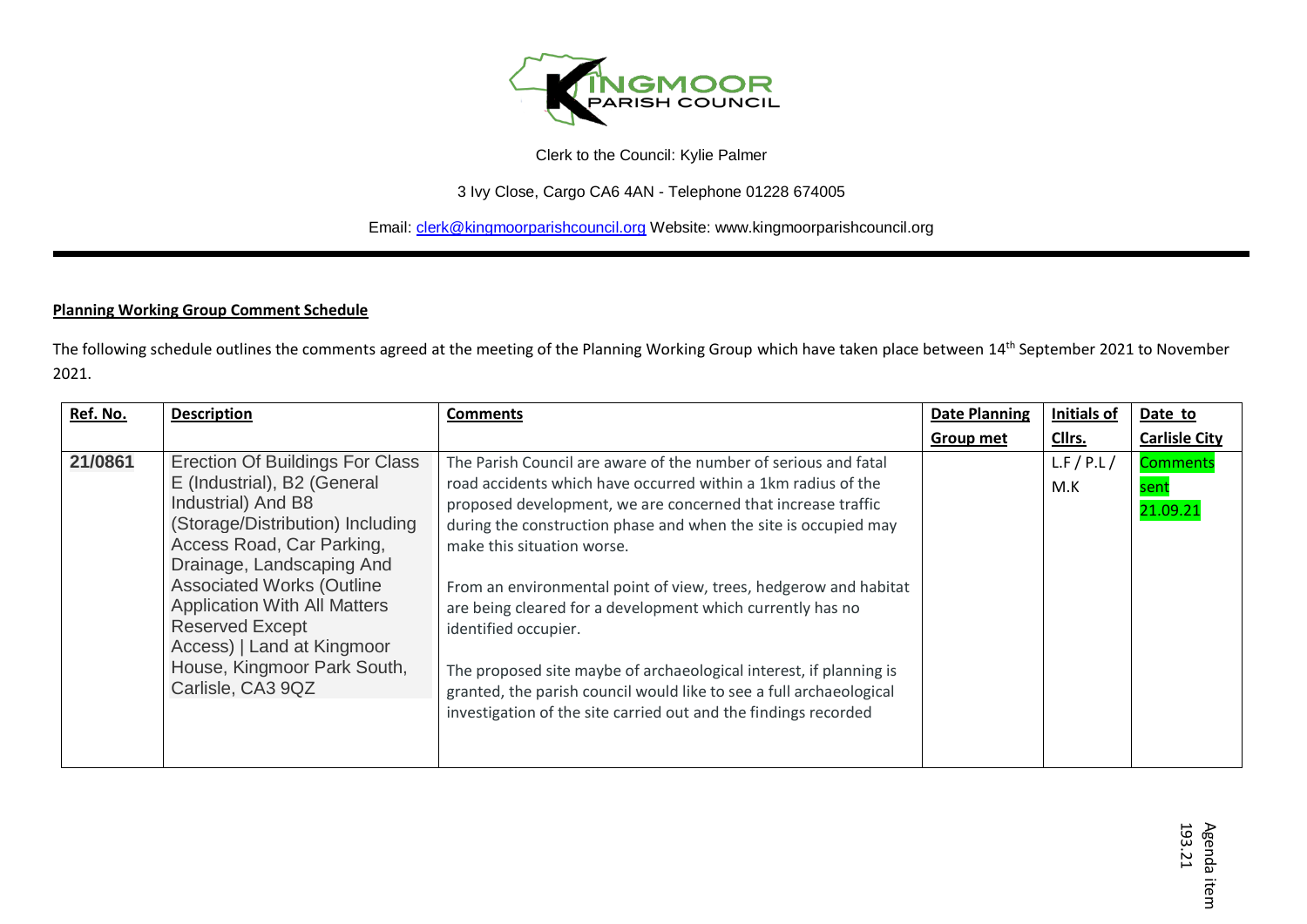

3 Ivy Close, Cargo CA6 4AN - Telephone 01228 674005

| 21/0826 | <b>Installation Of Ground Mounted</b><br>Solar Photovoltaic (PV) Panels                                                                                         | No Comments                                                                                                                                                                                                                                                                                                                                                                                                                                                                                          | L.F/P.L/<br>M.K | Comments<br>sent             |
|---------|-----------------------------------------------------------------------------------------------------------------------------------------------------------------|------------------------------------------------------------------------------------------------------------------------------------------------------------------------------------------------------------------------------------------------------------------------------------------------------------------------------------------------------------------------------------------------------------------------------------------------------------------------------------------------------|-----------------|------------------------------|
|         | <b>And Associated</b><br>Infrastructure   Land west of<br>Dukes Drive, Kingmoor Park<br>North, Carlisle                                                         |                                                                                                                                                                                                                                                                                                                                                                                                                                                                                                      |                 | 21.09.21                     |
| 21/0769 | Installation Of 17no. Roof<br><b>Mounted Air Conditioning Units</b><br><b>And Roof Access</b><br>Ladders   Premier Inn,<br>Parkhouse Road, Carlisle, CA3<br>0JR |                                                                                                                                                                                                                                                                                                                                                                                                                                                                                                      | L.F/P.L/<br>M.K | Received<br>14.09.21         |
| 21/0944 | Erection Of 2no Drive Thru Units<br>& Associated Works   Car Park<br>at Asda Stores Ltd, Chandler<br>Way, Parkhouse, Carlisle, CA3<br>OJQ                       | With regard to the above application, KPC would like to make the<br>following comments.<br>We believe if this proposal goes ahead it will have a negative effect<br>on the traffic flow going in and out of Asda at peak times, as there<br>is only one entrance into Asda car park, this could potentially lead<br>to traffic backing up to the roundabout at the CNDR and possibly<br>back up to Kingstown Industrial Estate and traffic trying to exit may<br>cause disruption on Parkhouse Road. | L.F/P.L/<br>M.K | Comments<br>sent<br>22.10.21 |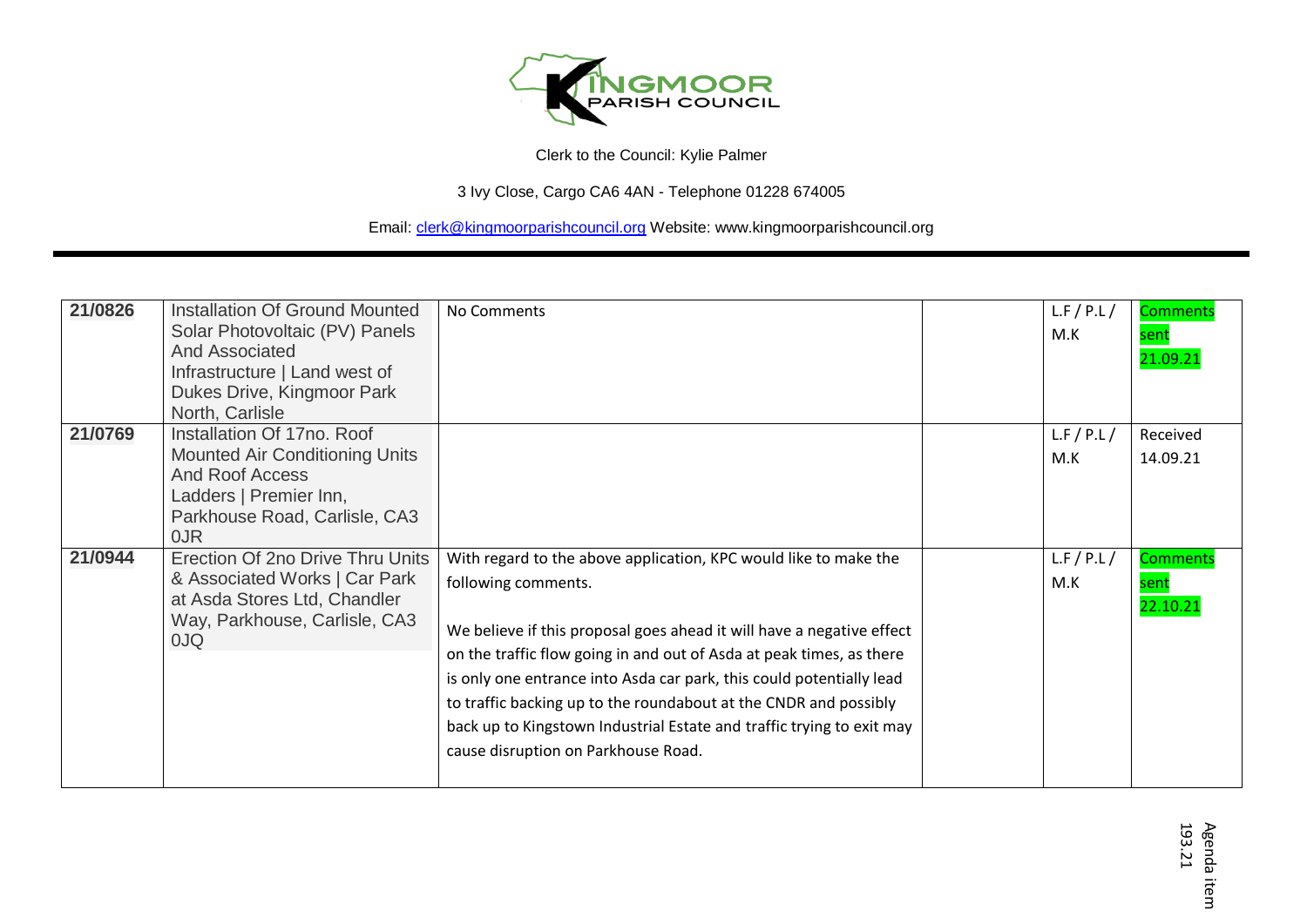

3 Ivy Close, Cargo CA6 4AN - Telephone 01228 674005

|         |                                                                                                                                                                                                                                                                                 | Litter is another concern, there is already enough takeaway food<br>containers jettisoned from cars along Parkhouse Rd, this proposal<br>can only make this worse.<br>KPC believe there are more suitable locations at Kingstown<br>Industrial Estate where these drive through facilities could and<br>should be located, but considering the number of takeaway food<br>and drink outlets already in and around Kingstown Industrial Estate<br>is there a requirement for anymore |                 |                                     |
|---------|---------------------------------------------------------------------------------------------------------------------------------------------------------------------------------------------------------------------------------------------------------------------------------|-------------------------------------------------------------------------------------------------------------------------------------------------------------------------------------------------------------------------------------------------------------------------------------------------------------------------------------------------------------------------------------------------------------------------------------------------------------------------------------|-----------------|-------------------------------------|
| 21/0940 | Erection Of Building For Use As<br>Builders' Merchant (Storage,<br>Distribution, Trade Counter,<br><b>Offices And Ancillary Retail</b><br>Sales); Construction Of<br><b>Associated Access   Land</b><br>adjoining Spellar Way/A689,<br>Kingmoor Park East, Carlisle,<br>CA3 0EN | No Comment                                                                                                                                                                                                                                                                                                                                                                                                                                                                          | L.F/P.L/<br>M.K | <b>Comments</b><br>sent<br>22.10.21 |
| 21/0981 | <b>Variation Of Conditions 2</b><br>(Approved Documents); 4<br>(Amalgamation Of Units) & 5                                                                                                                                                                                      | This proposed development will bring increased traffic onto<br>Parkhouse Road and the roundabout leading to the CNDR and                                                                                                                                                                                                                                                                                                                                                            | L.F/P.L/<br>M.K | Sent<br>10.11.21                    |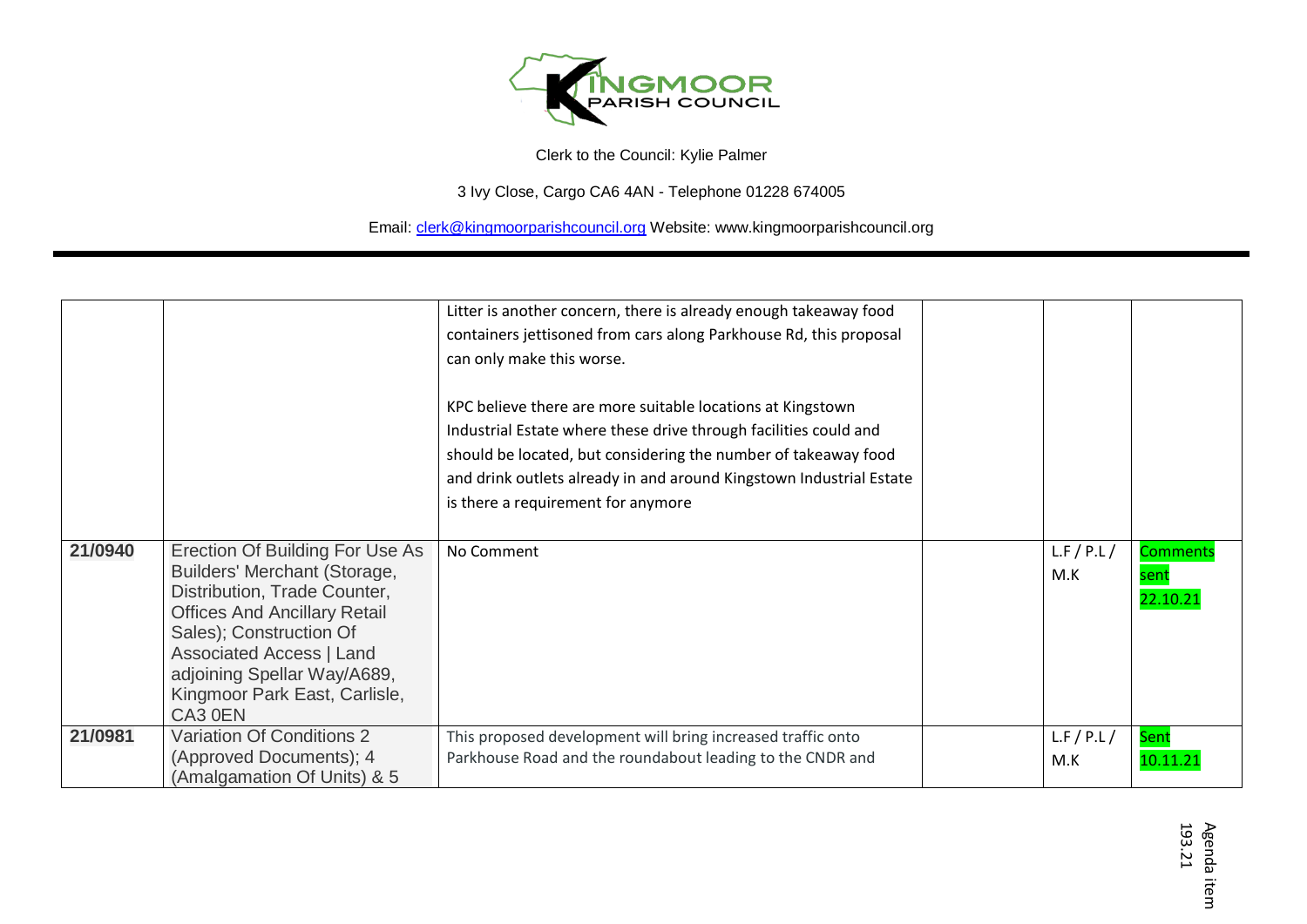

3 Ivy Close, Cargo CA6 4AN - Telephone 01228 674005

|         | (A1 Retail Restrictions) Of           | Junction 44 of the M6, traffic backlogs are quite common on            |          |          |
|---------|---------------------------------------|------------------------------------------------------------------------|----------|----------|
|         | <b>Previously Approved Permission</b> | Parkhouse Road between 5-5.45 pm Monday to Friday.                     |          |          |
|         | 18/0693 (Erection Of Retail           |                                                                        |          |          |
|         | Floorspace (A1) And Drive Thru        | It's already difficult to get out of the junction from Costa onto the  |          |          |
|         | (A3/A5); Associated Works             | roundabout and is likely to be a bottleneck and potential accident     |          |          |
|         | Including Access/Highways             | black spot if a high volume retailer was on the site without major     |          |          |
|         | Works, Provision Of Parking           | changes to the access and exit point. Additionally, cars are more      |          |          |
|         | Spaces And Landscaping) To            | likely to try and use the road linking the car dealerships next to the |          |          |
|         | Amalgamate Units 3, 4 & 5 To          | site, making them dangerous for customers on the forecourts.           |          |          |
|         | Form A Single Retail Unit & To        |                                                                        |          |          |
|         | Enable The Sale Of Any Non            | Kingmoor Parish Council would like to request that further study of    |          |          |
|         | Food Retail Goods And A               | the traffic impact is undertaken prior to any permission being         |          |          |
|         | Maximum 30% Retail Sale Of            | granted.                                                               |          |          |
|         | <b>Food And Drinks (Revised</b>       |                                                                        |          |          |
|         | Application)   Gateway 44 Retail      |                                                                        |          |          |
|         | Park, Parkhouse Road, Carlisle        |                                                                        |          |          |
| 21/0980 | Extension To Bodyshop   Lloyd         |                                                                        | L.F/P.L/ | Received |
|         | Motors Ltd, Chandler Way,             |                                                                        | M.K      | 19.10.21 |
|         | Parkhouse, Carlisle, CA3 0JY          |                                                                        |          |          |
| 21/1000 | <b>Erection Of Two Storey Side</b>    |                                                                        | L.F/P.L/ | Received |
|         | Extension To Provide Study,           |                                                                        | M.K      | 05.11.21 |
|         | Utility & Store On Ground Floor       |                                                                        |          |          |
|         | With En-Suite Bedroom                 |                                                                        |          |          |